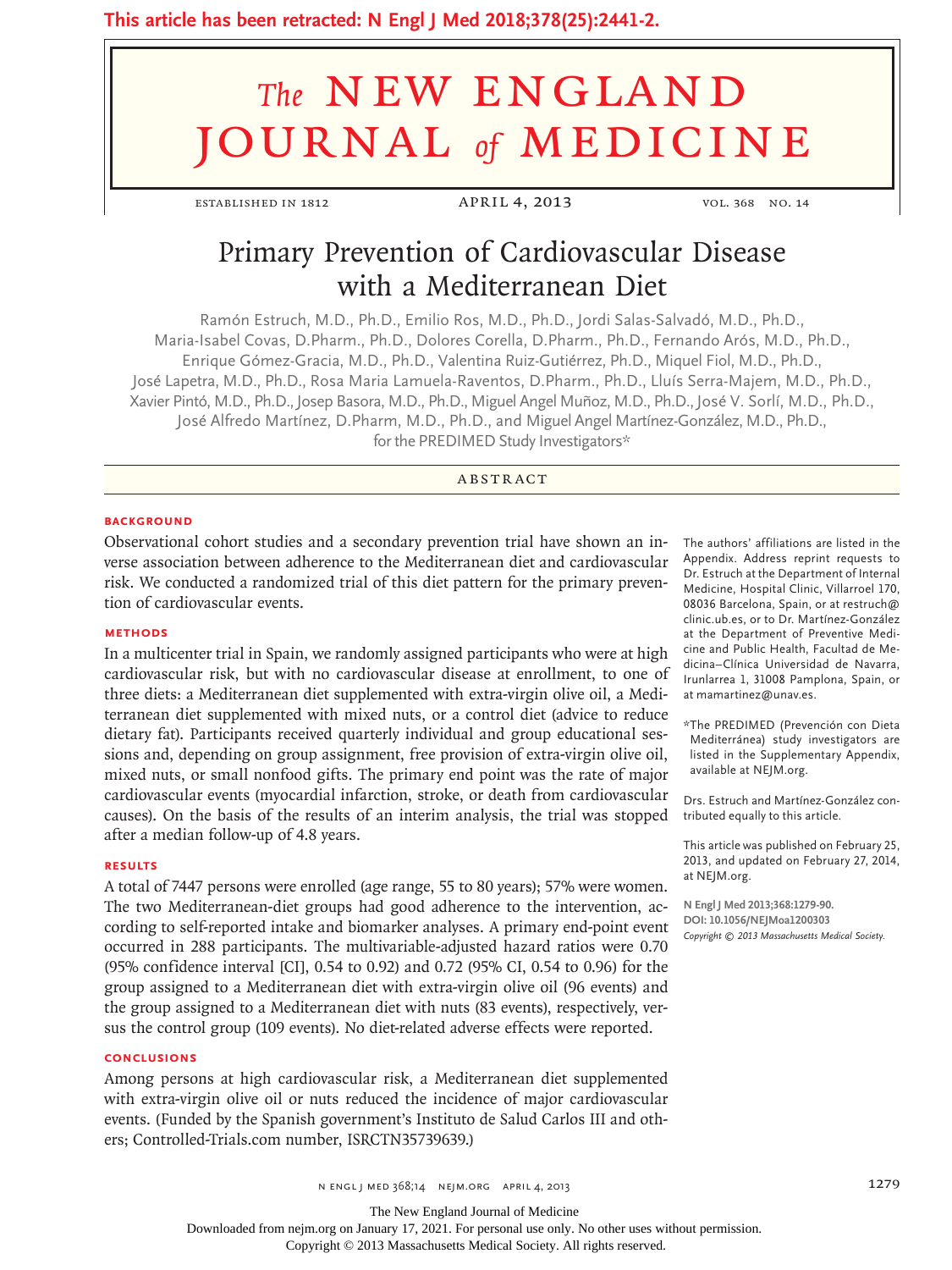THE TRADITIONAL MEDITERRANEAN DIET is characterized by a high intake of olive oil, fruit, nuts, vegetables, and cereals; a moderate intake of fish and poultry; a low intake of dairy products, red meat, processed meats, and sweets; and wine in moderation, consumed with meals.<sup>1</sup> In observational cohort studies<sup>2,3</sup> and a secondary prevention trial (the Lyon Diet Heart Study),<sup>4</sup> increasing adherence to the Mediterranean diet has been consistently beneficial with respect to cardiovascular risk.<sup>2-4</sup> A systematic review ranked the Mediterranean diet as the most likely dietary model to provide protection against coronary heart disease.5 Small clinical trials have uncovered plausible biologic mechanisms to explain the salutary effects of this food pattern.6-9 We designed a randomized trial to test the efficacy of two Mediterranean diets (one supplemented with extra-virgin olive oil and another with nuts), as compared with a control diet (advice on a low-fat diet), on primary cardiovascular prevention.

#### Methods

## **Study design**

The PREDIMED trial (Prevención con Dieta Mediterránea) was a parallel-group, multicenter, randomized trial. Details of the trial design are provided elsewhere.10-12 The trial was designed and conducted by the authors, and the protocol was approved by the institutional review boards at all study locations. The authors vouch for the accuracy and completeness of the data and all analyses and for the fidelity of this report to the protocol, which is available with the full text of this article at NEJM.org.

Supplemental foods were donated, including extra-virgin olive oil (by Hojiblanca and Patrimonio Comunal Olivarero, both in Spain), walnuts (by the California Walnut Commission), almonds (by Borges, in Spain), and hazelnuts (by La Morella Nuts, in Spain). None of the sponsors had any role in the trial design, data analysis, or reporting of the results.

# **Participant Selection and Randomization**

Eligible participants were men (55 to 80 years of age) and women (60 to 80 years of age) with no cardiovascular disease at enrollment, who had either type 2 diabetes mellitus or at least three of the following major risk factors: smoking, hypertension, elevated low-density lipoprotein

cholesterol levels, low high-density lipoprotein cholesterol levels, overweight or obesity, or a family history of premature coronary heart disease. Detailed enrollment criteria are provided in the Supplementary Appendix, available at NEJM .org. All participants provided written informed consent.

Beginning on October 1, 2003, participants were randomly assigned, in a 1:1:1 ratio, to one of three dietary intervention groups: a Mediterranean diet supplemented with extra-virgin olive oil, a Mediterranean diet supplemented with nuts, or a control diet. Randomization was performed centrally by means of a computer-generated random-number sequence.

# **Interventions and Measurements**

The dietary intervention<sup>8,10-13</sup> is detailed in the Supplementary Appendix. The specific recommended diets are summarized in Table 1. Participants in the two Mediterranean-diet groups received either extra-virgin olive oil (approximately 1 liter per week) or 30 g of mixed nuts per day (15 g of walnuts, 7.5 g of hazelnuts, and 7.5 g of almonds) at no cost, and those in the control group received small nonfood gifts. No total calorie restriction was advised, nor was physical activity promoted.

For participants in the two Mediterraneandiet groups, dietitians ran individual and group dietary-training sessions at the baseline visit and quarterly thereafter. In each session, a 14-item dietary screener was used to assess adherence to the Mediterranean diet<sup>8,14</sup> (Table S1 in the Supplementary Appendix) so that personalized advice could be provided to the study participants in these groups.

Participants in the control group also received dietary training at the baseline visit and completed the 14-item dietary screener used to assess baseline adherence to the Mediterranean diet. Thereafter, during the first 3 years of the trial, they received a leaflet explaining the lowfat diet (Table S2 in the Supplementary Appendix) on a yearly basis. However, the realization that the more infrequent visit schedule and less intense support for the control group might be limitations of the trial prompted us to amend the protocol in October 2006. Thereafter, participants assigned to the control diet received personalized advice and were invited to group sessions with the same frequency and intensity as those in the Mediterranean-diet groups, with

The New England Journal of Medicine

Downloaded from nejm.org on January 17, 2021. For personal use only. No other uses without permission.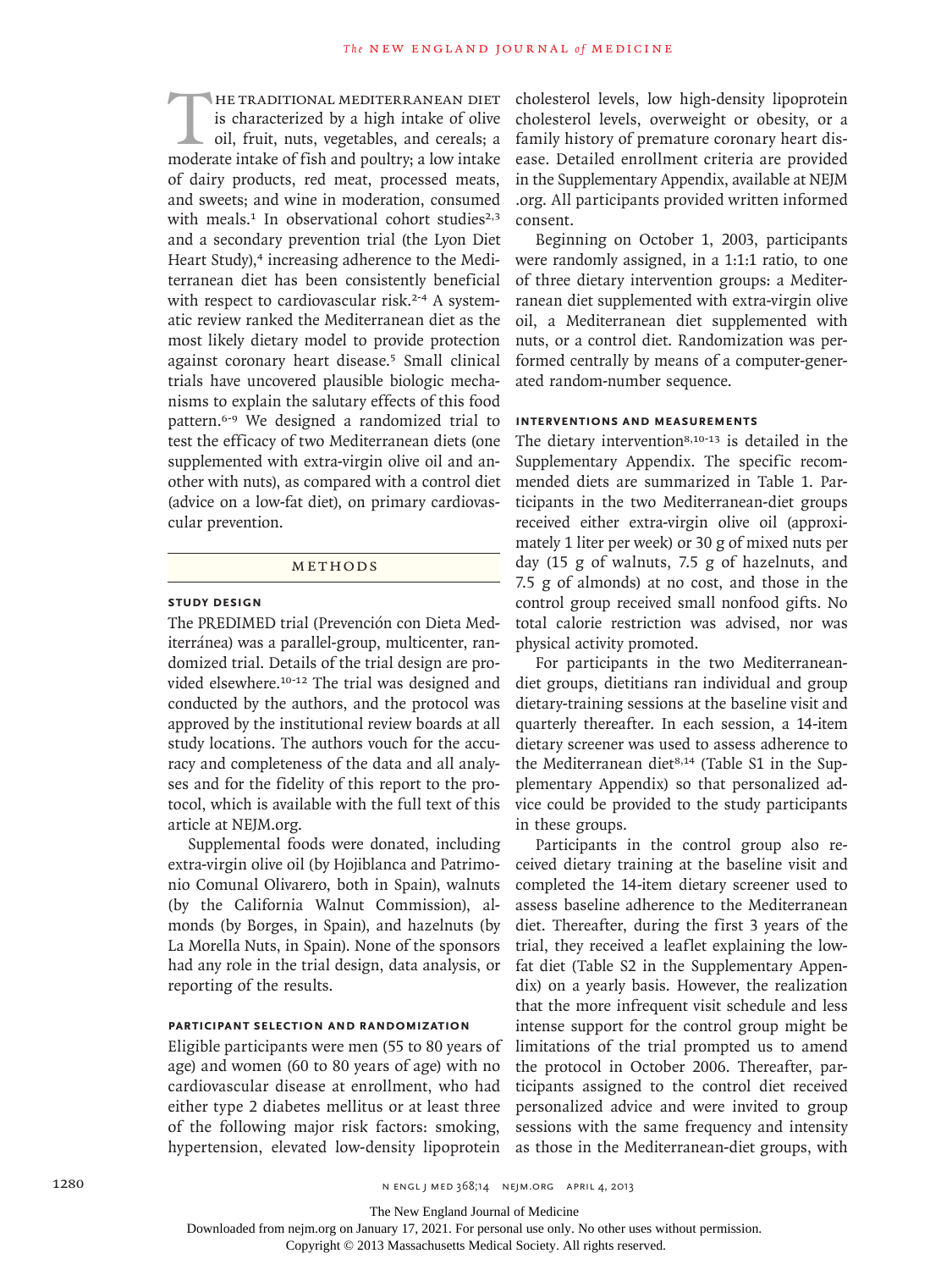the use of a separate 9-item dietary screener (Table S3 in the Supplementary Appendix).

A general medical questionnaire, a 137-item validated food-frequency questionnaire,<sup>15</sup> and the Minnesota Leisure-Time Physical Activity Questionnaire were administered on a yearly basis.10 Information from the food-frequency questionnaire was used to calculate intake of energy and nutrients. Weight, height, and waist circumference were directly measured.16 Biomarkers of compliance, including urinary hydroxytyrosol levels (to confirm compliance in the group receiving extra-virgin olive oil) and plasma alpha-linolenic acid levels (to confirm compliance in the group receiving mixed nuts), were measured in random subsamples of participants at 1, 3, and 5 years (see the Supplementary Appendix).

#### **End Points**

The primary end point was a composite of myocardial infarction, stroke, and death from cardiovascular causes. Secondary end points were stroke, myocardial infarction, death from cardiovascular causes, and death from any cause. We used four sources of information to identify end points: repeated contacts with participants, contacts with family physicians, a yearly review of medical records, and consultation of the National Death Index. All medical records related to end points were examined by the end-point adjudication committee, whose members were unaware of the study-group assignments. Only end points that were confirmed by the adjudication committee and that occurred between October 1, 2003, and December 1, 2010, were included in the analyses. The criteria for adjudicating primary and secondary end points are detailed in the Supplementary Appendix.

# **Statistical Analysis**

We initially estimated that a sample of 9000 participants would be required to provide statistical power of 80% to detect a relative risk reduction of 20% in each Mediterranean-diet group versus the control-diet group during a 4-year follow-up period, assuming an event rate of 12% in the control group.10,17 In April 2008, on the advice of the data and safety monitoring board and on the basis of lower-than-expected rates of end-point events, the sample size was recalculated as 7400 participants, with the assumption of a 6-year follow-up period and underlying event rates of

| Mediterranean-Diet Groups and the Control-Diet Group.       |                       |  |  |  |
|-------------------------------------------------------------|-----------------------|--|--|--|
| Food                                                        | Goal                  |  |  |  |
| Mediterranean diet                                          |                       |  |  |  |
| Recommended                                                 |                       |  |  |  |
| Olive oil*                                                  | $\geq 4$ tbsp/day     |  |  |  |
| Tree nuts and peanuts†                                      | $\geq$ 3 servings/wk  |  |  |  |
| Fresh fruits                                                | $\geq$ 3 servings/day |  |  |  |
| Vegetables                                                  | $\geq$ 2 servings/day |  |  |  |
| Fish (especially fatty fish), seafood                       | $\geq$ 3 servings/wk  |  |  |  |
| Legumes                                                     | $\geq$ 3 servings/wk  |  |  |  |
| Sofrito:                                                    | $\geq$ 2 servings/wk  |  |  |  |
| White meat                                                  | Instead of red meat   |  |  |  |
| Wine with meals (optionally, only for habitual<br>drinkers) | $\geq$ 7 glasses/wk   |  |  |  |
| Discouraged                                                 |                       |  |  |  |
| Soda drinks                                                 | <1 drink/day          |  |  |  |
| Commercial bakery goods, sweets, and pastries\              | <3 servings/wk        |  |  |  |
| Spread fats                                                 | <1 serving/day        |  |  |  |
| Red and processed meats                                     | <1 serving/day        |  |  |  |
| Low-fat diet (control)                                      |                       |  |  |  |
| Recommended                                                 |                       |  |  |  |
| Low-fat dairy products                                      | $\geq$ 3 servings/day |  |  |  |
| Bread, potatoes, pasta, rice                                | $\geq$ 3 servings/day |  |  |  |
| Fresh fruits                                                | $\geq$ 3 servings/day |  |  |  |
| Vegetables                                                  | $\geq$ 2 servings/day |  |  |  |
| Lean fish and seafood                                       | $\geq$ 3 servings/wk  |  |  |  |
| Discouraged                                                 |                       |  |  |  |
| Vegetable oils (including olive oil)                        | $\leq$ 2 tbsp/day     |  |  |  |
| Commercial bakery goods, sweets, and pastries\              | ≤1 serving/wk         |  |  |  |
| Nuts and fried snacks                                       | $\leq$ l serving /wk  |  |  |  |
| Red and processed fatty meats                               | ≤1 serving/wk         |  |  |  |
| Visible fat in meats and soups¶                             | Always remove         |  |  |  |
| Fatty fish, seafood canned in oil                           | ≤1 serving/wk         |  |  |  |
| Spread fats                                                 | ≤1 serving/wk         |  |  |  |
| Sofritot                                                    | ≤2 servings/wk        |  |  |  |
|                                                             |                       |  |  |  |

**Table 1. Summary of Dietary Recommendations to Participants in the** 

\* The amount of olive oil includes oil used for cooking and salads and oil consumed in meals eaten outside the home. In the group assigned to the Mediterranean diet with extra-virgin olive oil, the goal was to consume 50 g (approximately 4 tbsp) or more per day of the polyphenol-rich olive oil supplied, instead of the ordinary refined variety, which is low in polyphenols.

† For participants assigned to the Mediterranean diet with nuts, the recommended consumption was one daily serving (30 g, composed of 15 g of walnuts, 7.5 g of almonds, and 7.5 g of hazelnuts).

‡ Sofrito is a sauce made with tomato and onion, often including garlic and aromatic herbs, and slowly simmered with olive oil.

§ Commercial bakery goods, sweets, and pastries (not homemade) included cakes, cookies, biscuits, and custard.

¶Participants were advised to remove the visible fat (or the skin) of chicken, duck, pork, lamb, or veal before cooking and the fat of soups, broths, and cooked meat dishes before consumption.

The New England Journal of Medicine

Downloaded from nejm.org on January 17, 2021. For personal use only. No other uses without permission.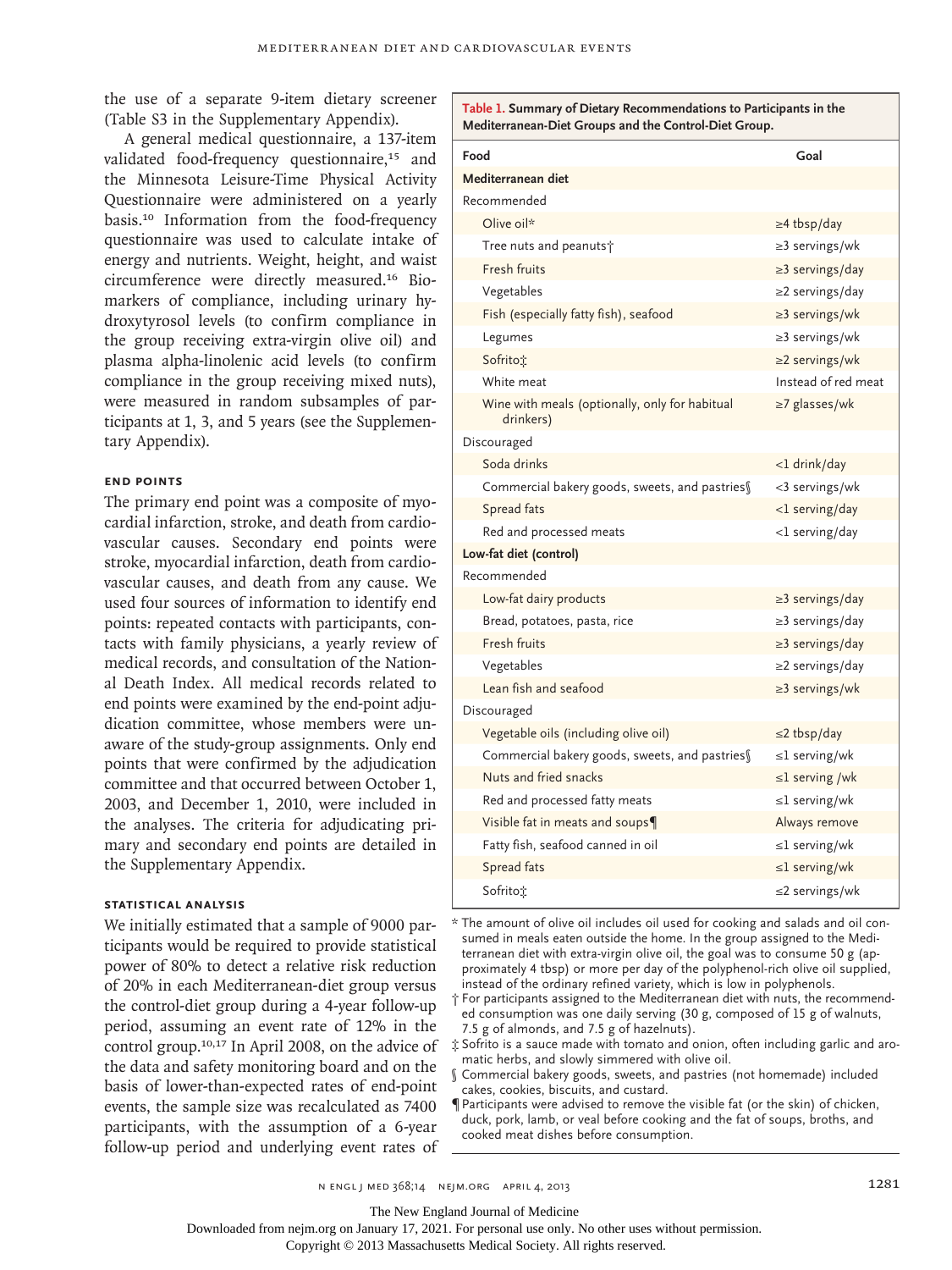8.8% and 6.6% in the control and intervention groups, respectively. Power curves under several assumptions can be found in Figure S1 in the Supplementary Appendix.

Yearly interim analyses began after a median of 2 years of follow-up. With the use of O'Brien– Fleming stopping boundaries, the P values for stopping the trial at each yearly interim analysis were 5×10−6, 0.001, 0.009, and 0.02 for benefit and 9×10−5, 0.005, 0.02, and 0.05 for adverse effects.18 The stopping boundary for the benefit of the Mediterranean diets with respect to the primary end point was crossed at the fourth interim evaluation; on July 22, 2011, the data and safety monitoring board recommended stopping the trial on the basis of end points documented through December 1, 2010.

All primary analyses were performed on an intention-to-treat basis by two independent analysts. Time-to-event data were analyzed with the use of Cox models with two dummy variables (one for the Mediterranean diet with extra-virgin with nuts) to obtain two hazard ratios for the comparison with the control group. To account for small imbalances in risk factors at baseline among the groups, Cox regression models were used to adjust for sex, age, and baseline risk factors. We tested the proportionality of hazards with the use of time-varying covariates. All analyses were stratified according to center. Prespecified subgroup analyses were conducted according to sex, age, body-mass index (BMI), cardiovascular-risk-factor status, and baseline adherence to the Mediterranean diet. Sensitivity analyses were conducted under several assumptions, including imputation of data for missing values and participants who dropped out (see the Supplementary Appendix).

### **RESULTS**

# **Baseline Characteristics of the Study Participants**

olive oil and another for the Mediterranean diet 8713 candidates were screened for eligibility, and From October 2003 through June 2009, a total of

| Table 2. Baseline Characteristics of the Participants According to Study Group.* |                                                 |                                                 |                                     |  |  |
|----------------------------------------------------------------------------------|-------------------------------------------------|-------------------------------------------------|-------------------------------------|--|--|
| Characteristic                                                                   | Mediterranean<br>Diet with EVOO<br>$(N = 2543)$ | Mediterranean<br>Diet with Nuts<br>$(N = 2454)$ | <b>Control Diet</b><br>$(N = 2450)$ |  |  |
| Female sex - no. (%) <sup>+</sup>                                                | 1493 (58.7)                                     | 1326 (54.0)                                     | 1463 (59.7)                         |  |  |
| $Age - yrT$                                                                      | $67.0 \pm 6.2$                                  | $66.7 \pm 6.1$                                  | $67.3 \pm 6.3$                      |  |  |
| Race or ethnic group - no. (%)                                                   |                                                 |                                                 |                                     |  |  |
| White, from Europe                                                               | 2470 (97.1)                                     | 2390 (97.4)                                     | 2375 (96.9)                         |  |  |
| Hispanic, from Central or South America                                          | 35(1.4)                                         | 29(1.2)                                         | 38(1.6)                             |  |  |
| Other                                                                            | 38(1.5)                                         | 35(1.4)                                         | 37(1.5)                             |  |  |
| Smoking status - no. (%)                                                         |                                                 |                                                 |                                     |  |  |
| Never smoked                                                                     | 1572 (61.8)                                     | 1465 (59.7)                                     | 1527 (62.3)                         |  |  |
| Former smoker                                                                    | 618(24.3)                                       | 634 (25.8)                                      | 584 (23.8)                          |  |  |
| Current smoker                                                                   | 353 (13.9)                                      | 355 (14.5)                                      | 339 (13.8)                          |  |  |
| Body-mass index†*                                                                |                                                 |                                                 |                                     |  |  |
| Mean                                                                             | $29.9 \pm 3.7$                                  | $29.7 \pm 3.8$                                  | $30.2 + 4.0$                        |  |  |
| $<$ 25 — no. (%)                                                                 | 195(7.7)                                        | 204(8.3)                                        | 164(6.7)                            |  |  |
| $25 - 30 - no.$ (%)                                                              | 1153 (45.3)                                     | 1163 (47.4)                                     | 1085 (44.3)                         |  |  |
| $>30$ — no. (%)                                                                  | 1195 (47.0)                                     | 1087(44.3)                                      | 1201 (49.0)                         |  |  |
| Waist circumference - cm                                                         | $100 \pm 10$                                    | $100 + 11$                                      | $101 + 11$                          |  |  |
| Waist-to-height ratio†                                                           | $0.63 \pm 0.06$                                 | $0.63 \pm 0.06$                                 | $0.63 \pm 0.07$                     |  |  |
| Hypertension - no. $(\%)$                                                        | 2088 (82.1)                                     | 2024 (82.5)                                     | 2050 (83.7)                         |  |  |
| Type 2 diabetes - no. (%) $\dagger$                                              | 1282 (50.4)                                     | 1143 (46.6)                                     | 1189 (48.5)                         |  |  |
| Dyslipidemia - no. (%)**                                                         | 1821 (71.6)                                     | 1799 (73.3)                                     | 1763 (72.0)                         |  |  |
| Family history of premature CHD - no. (%) ††                                     | 576 (22.7)                                      | 532(21.7)                                       | 560 (22.9)                          |  |  |

1282 **n engl j med 368;14** N ENGL J MED 368;14 NEJM.ORG APRIL 4, 2013

The New England Journal of Medicine

Downloaded from nejm.org on January 17, 2021. For personal use only. No other uses without permission.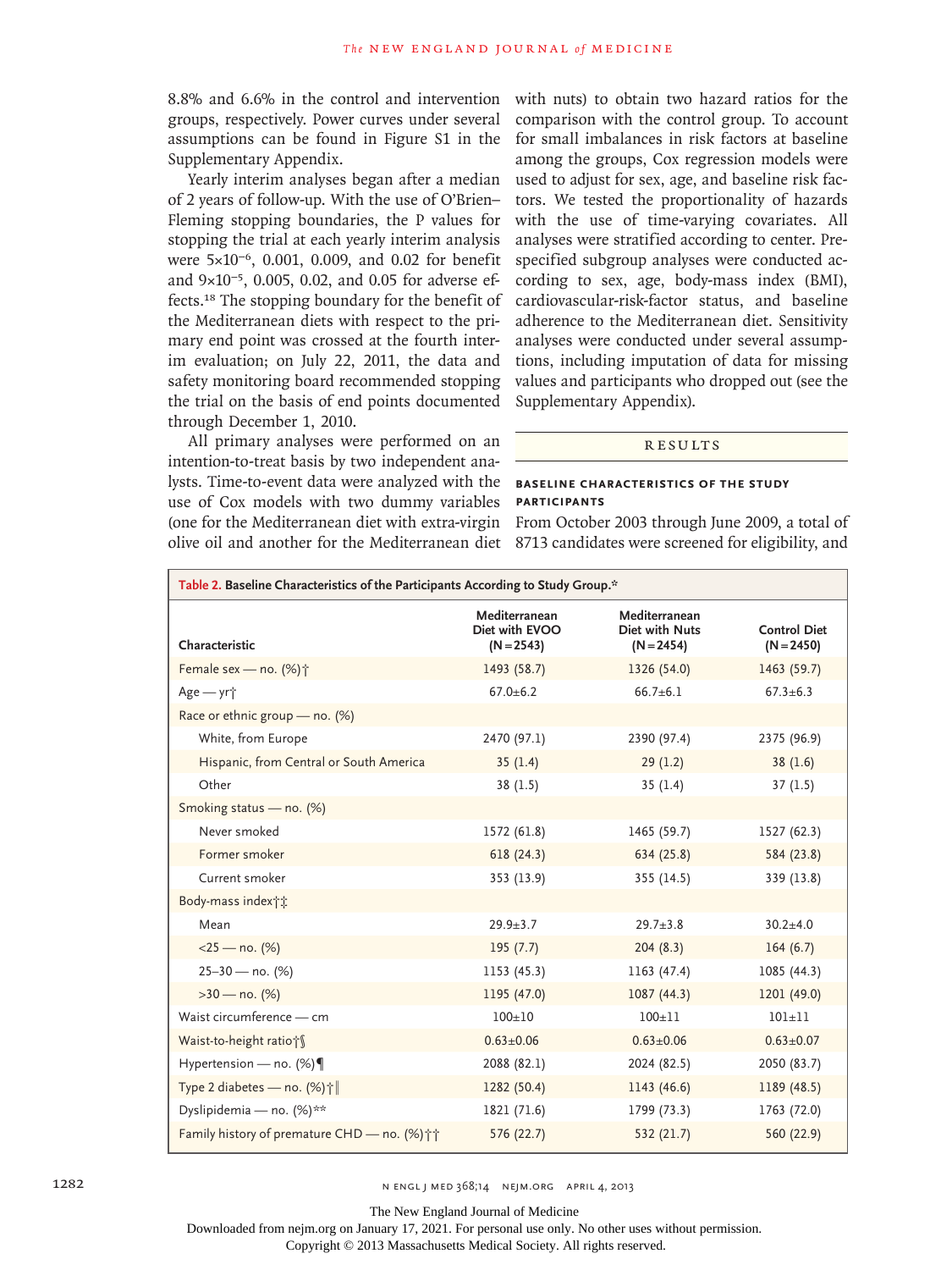| Table 2. (Continued.)           |                                                 |                                                 |                                     |  |  |  |
|---------------------------------|-------------------------------------------------|-------------------------------------------------|-------------------------------------|--|--|--|
| Characteristic                  | Mediterranean<br>Diet with EVOO<br>$(N = 2543)$ | Mediterranean<br>Diet with Nuts<br>$(N = 2454)$ | <b>Control Diet</b><br>$(N = 2450)$ |  |  |  |
| Medication use - no. (%)        |                                                 |                                                 |                                     |  |  |  |
| <b>ACE</b> inhibitors           | 1236 (48.6)                                     | 1223 (49.8)                                     | 1216 (49.6)                         |  |  |  |
| Diuretics <sup>+</sup>          | 534 (21.0)                                      | 477 (19.4)                                      | 562 (22.9)                          |  |  |  |
| Other antihypertensive agents   | 725 (28.5)                                      | 710 (28.9)                                      | 758 (30.9)                          |  |  |  |
| <b>Statins</b>                  | 1039 (40.9)                                     | 964 (39.3)                                      | 983 (40.1)                          |  |  |  |
| Other lipid-lowering agents     | 121(4.8)                                        | 145(5.9)                                        | 126(5.1)                            |  |  |  |
| Insulin                         | 124 (4.9)                                       | 126(5.1)                                        | 134(5.5)                            |  |  |  |
| Oral hypoglycemic agents†       | 768 (30.2)                                      | 680 (27.7)                                      | 757 (30.9)                          |  |  |  |
| Antiplatelet therapy            | 475 (18.7)                                      | 490 (20.0)                                      | 513 (20.9)                          |  |  |  |
| Hormone-replacement therapy:    | 42(2.8)                                         | 35(2.6)                                         | 39(2.7)                             |  |  |  |
| Score for adherence to Med diet | $8.7 \pm 2.0$                                   | $8.7 + 2.0$                                     | $8.4 + 2.1$                         |  |  |  |

\* Plus–minus values are means ±SD. ACE denotes angiotensin-converting enzyme, and EVOO extra-virgin olive oil.

P<0.05 for comparisons between groups.

The body-mass index is the weight in kilograms divided by the square of the height in meters.

The waist-to-height ratio (an index of central obesity) is the waist circumference divided by height.

¶ Hypertension was defined as a systolic blood pressure of 140 mm Hg or higher, a diastolic blood pressure of 90 mm Hg or higher, or the use of antihypertensive therapy.

Diabetes was defined as a fasting blood glucose level of 126 mg per deciliter (7.0 mmol per liter) or higher on two occasions, a 2-hour plasma glucose level of 200 mg per deciliter (11 mmol per liter) or higher during a 75-g oral glucose-tolerance test, or the use of antidiabetic medication.

\*\* Dyslipidemia was defined as a low-density lipoprotein cholesterol level higher than 160 mg per deciliter (4.1 mmol per liter), a high-density lipoprotein cholesterol level of 40 mg per deciliter (1.0 mmol per liter) or lower in men or 50 mg per deciliter (1.3 mmol per liter) or lower in women, or the use of lipid-lowering therapy.

†† A family history of premature coronary heart disease (CHD) was defined as a diagnosis of the disease in a male firstdegree relative younger than 55 years of age or in a female first-degree relative younger than 65 years of age.

 $\ddot{\tau}$  The values for hormone-replacement therapy are for women only.

The score for adherence to the Mediterranean diet is based on the 14-item dietary screener shown in Table S1 in the Supplementary Appendix (a score of 0 indicates minimum adherence, and a score of 14 indicates maximum adherence).

study groups (Fig. S2 in the Supplementary Ap-(the weight in kilograms divided by the square of pendix). Their baseline characteristics according the height in meters; by 0.4), a higher waist-toto study group are shown in Table 2. Drug-treat-height ratio (by 0.01), and a lower score for adment regimens were similar for participants in herence to the Mediterranean diet (by 1.0 points the three groups, and they continued to be balanced during the follow-up period (Table S4 in comparisons). the Supplementary Appendix).

Participants were followed for a median of 4.8 years (interquartile range, 2.8 to 5.8). After the initial assessment, 209 participants (2.8%) chose not to attend subsequent visits, and their follow-up was based on reviews of medical records. By December 2010, a total of 523 participants (7.0%) had been lost to follow-up for 2 or more years. Dropout rates were higher in the control group (11.3%) than in the Mediterraneandiet groups (4.9%) (Fig. S2 in the Supplementary Appendix). As compared with participants who remained in the trial, those who dropped out 3 years (Table S5 in the Supplementary Appen-

7447 were randomly assigned to one of the three were younger (by 1.4 years), had a higher BMI on the 14-item dietary screener) (P<0.05 for all

### **Compliance with the Dietary Intervention**

Participants in the three groups reported similar adherence to the Mediterranean diet at baseline (Table 2, and Fig. S3 in the Supplementary Appendix) and similar food and nutrient intakes. During follow-up, scores on the 14-item Mediterranean-diet screener increased for the participants in the two Mediterranean-diet groups (Fig. S3 in the Supplementary Appendix). There were significant differences between these groups and the control group in 12 of the 14 items at

The New England Journal of Medicine

Downloaded from nejm.org on January 17, 2021. For personal use only. No other uses without permission.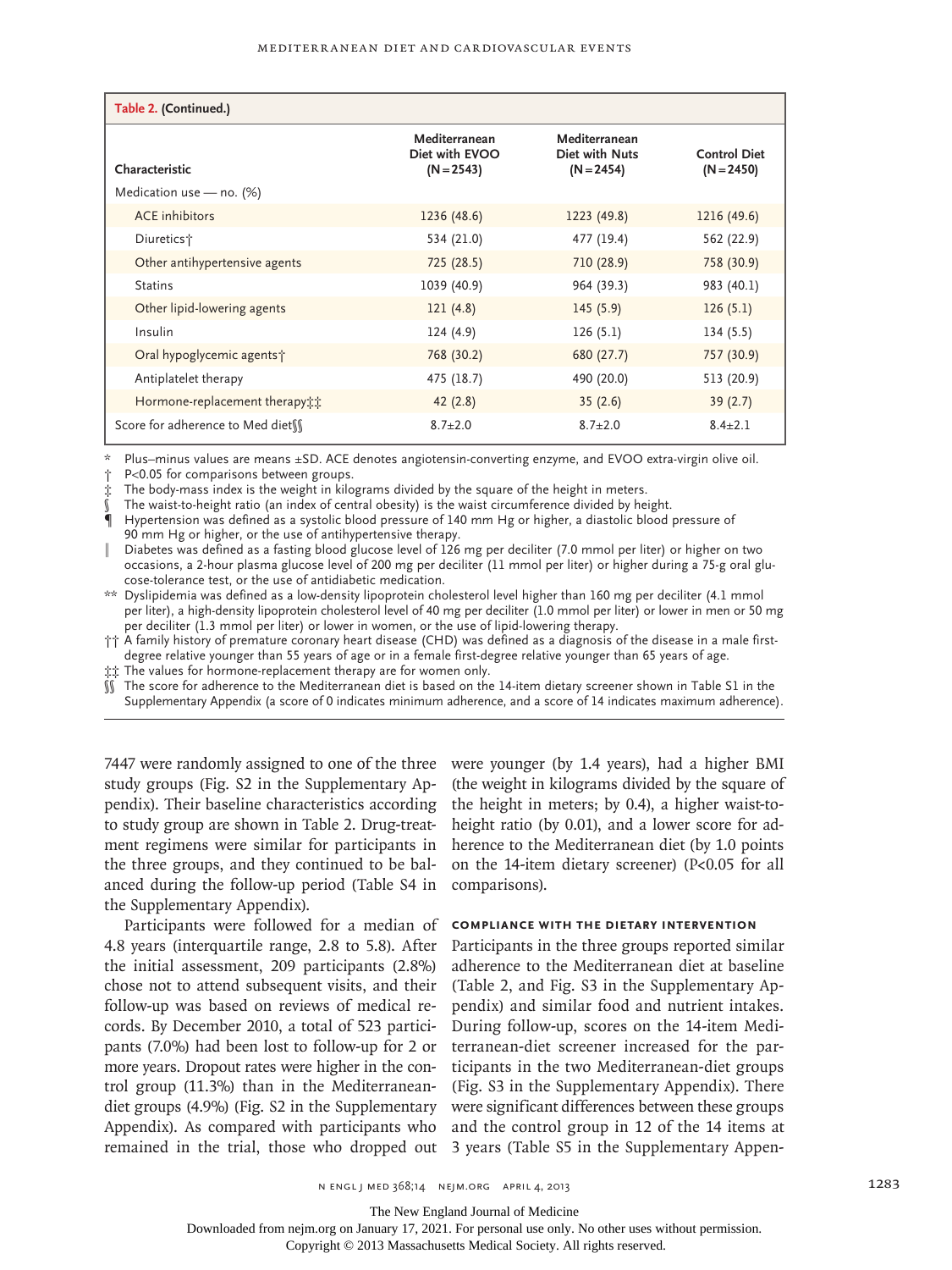dix). Changes in objective biomarkers also indicated good compliance with the dietary assignments (Fig. S4 and S5 in the Supplementary Appendix).

Participants in the two Mediterranean-diet groups significantly increased weekly servings of fish (by 0.3 servings) and legumes (by 0.4 servings) in comparison with those in the control group (Table S6 in the Supplementary Appendix). In addition, participants assigned to a Mediterranean diet with extra-virgin olive oil and those assigned to a Mediterranean diet with nuts sig-

nificantly increased their consumption of extravirgin olive oil (to 50 and 32 g per day, respectively) and nuts (to 0.9 and 6 servings per week, respectively). The main nutrient changes in the Mediterranean-diet groups reflected the fat content and composition of the supplemental foods (Tables S7 and S8 in the Supplementary Appendix). No relevant diet-related adverse effects were reported (see the Supplementary Appendix). We did not find any significant difference in changes in physical activity among the three groups.

| Table 3. Outcomes According to Study Group.*                     |                                                                                                    |                     |                                     |                                 |                                                                      |
|------------------------------------------------------------------|----------------------------------------------------------------------------------------------------|---------------------|-------------------------------------|---------------------------------|----------------------------------------------------------------------|
| <b>End Point</b>                                                 | Mediterranean<br>Mediterranean<br>Diet with EVOO<br>Diet with Nuts<br>$(N = 2543)$<br>$(N = 2454)$ |                     | <b>Control Diet</b><br>$(N = 2450)$ | P Value;                        |                                                                      |
|                                                                  |                                                                                                    |                     |                                     | Mediterranean<br>Diet with EVOO | Mediterranean<br>Diet with Nuts<br>vs. Control Diet vs. Control Diet |
| Person-yr of follow-up                                           | 11,852                                                                                             | 10,365              | 9763                                |                                 |                                                                      |
| Primary end point <sup>*</sup>                                   |                                                                                                    |                     |                                     |                                 |                                                                      |
| No. of events                                                    | 96                                                                                                 | 83                  | 109                                 |                                 |                                                                      |
| Crude rate/1000 person-yr (95% CI)                               | $8.1(6.6-9.9)$                                                                                     | $8.0(6.4 - 9.9)$    | 11.2 $(9.2 - 13.5)$                 | 0.009                           | 0.02                                                                 |
| Secondary end points                                             |                                                                                                    |                     |                                     |                                 |                                                                      |
| Stroke                                                           |                                                                                                    |                     |                                     |                                 |                                                                      |
| No. of events                                                    | 49                                                                                                 | 32                  | 58                                  |                                 |                                                                      |
| Crude rate/1000 person-yr (95% CI)                               | $4.1(3.1-5.5)$                                                                                     | $3.1(2.1-4.4)$      | $5.9(4.5 - 7.7)$                    | 0.03                            | 0.003                                                                |
| Myocardial infarction                                            |                                                                                                    |                     |                                     |                                 |                                                                      |
| No. of events                                                    | 37                                                                                                 | 31                  | 38                                  |                                 |                                                                      |
| Crude rate/1000 person-yr (95% CI)                               | $3.1(2.2-4.3)$                                                                                     | $3.0(2.0-4.2)$      | $3.9(2.8-5.3)$                      | 0.31                            | 0.25                                                                 |
| Death from cardiovascular causes                                 |                                                                                                    |                     |                                     |                                 |                                                                      |
| No. of events                                                    | 26                                                                                                 | 31                  | 30                                  |                                 |                                                                      |
| Crude rate/1000 person-yr (95% CI)                               | $2.2(1.4-3.2)$                                                                                     | $3.0(2.0-4.2)$      | $3.1(2.1-4.4)$                      | 0.15                            | 0.85                                                                 |
| Death from any cause                                             |                                                                                                    |                     |                                     |                                 |                                                                      |
| No. of events                                                    | 118                                                                                                | 116                 | 114                                 |                                 |                                                                      |
| Crude rate/1000 person-yr (95% CI)                               | $10.0(8.2 - 11.9)$                                                                                 | $11.2(9.3-13.4)$    | $11.7(9.6 - 14.0)$                  | 0.11                            | 0.68                                                                 |
| Hazard ratio for each Mediterranean diet<br>vs. control (95% CI) |                                                                                                    |                     |                                     |                                 |                                                                      |
| Primary end point                                                |                                                                                                    |                     |                                     |                                 |                                                                      |
| Unadjusted                                                       | $0.70(0.53 - 0.91)$                                                                                | $0.70(0.53 - 0.94)$ | $1.00$ (ref)                        | 0.009                           | 0.02                                                                 |
| Multivariable-adjusted 1§                                        | $0.69(0.53 - 0.91)$                                                                                | $0.72$ (0.54-0.97)  | $1.00$ (ref)                        | 0.008                           | 0.03                                                                 |
| Multivariable-adjusted 21                                        | $0.70(0.54 - 0.92)$                                                                                | $0.72(0.54 - 0.96)$ | $1.00$ (ref)                        | 0.01                            | 0.03                                                                 |
| Secondary end points                                             |                                                                                                    |                     |                                     |                                 |                                                                      |
| Stroke                                                           | $0.67(0.46 - 0.98)$                                                                                | $0.54(0.35 - 0.84)$ | $1.00$ (ref)                        | 0.04                            | 0.006                                                                |
| Myocardial infarction                                            | $0.80(0.51 - 1.26)$                                                                                | $0.74(0.46 - 1.19)$ | $1.00$ (ref)                        | 0.34                            | 0.22                                                                 |
| Death from cardiovascular causes                                 | $0.69(0.41 - 1.16)$                                                                                | $1.01(0.61 - 1.66)$ | $1.00$ (ref)                        | 0.17                            | 0.98                                                                 |
| Death from any cause                                             | $0.82$ (0.64-1.07)                                                                                 | $0.97(0.74 - 1.26)$ | $1.00$ (ref)                        | 0.15                            | 0.82                                                                 |

1284 **n engl j med 368;14** N ENGL J MED 368;14 NEJM.ORG APRIL 4, 2013

The New England Journal of Medicine

Downloaded from nejm.org on January 17, 2021. For personal use only. No other uses without permission.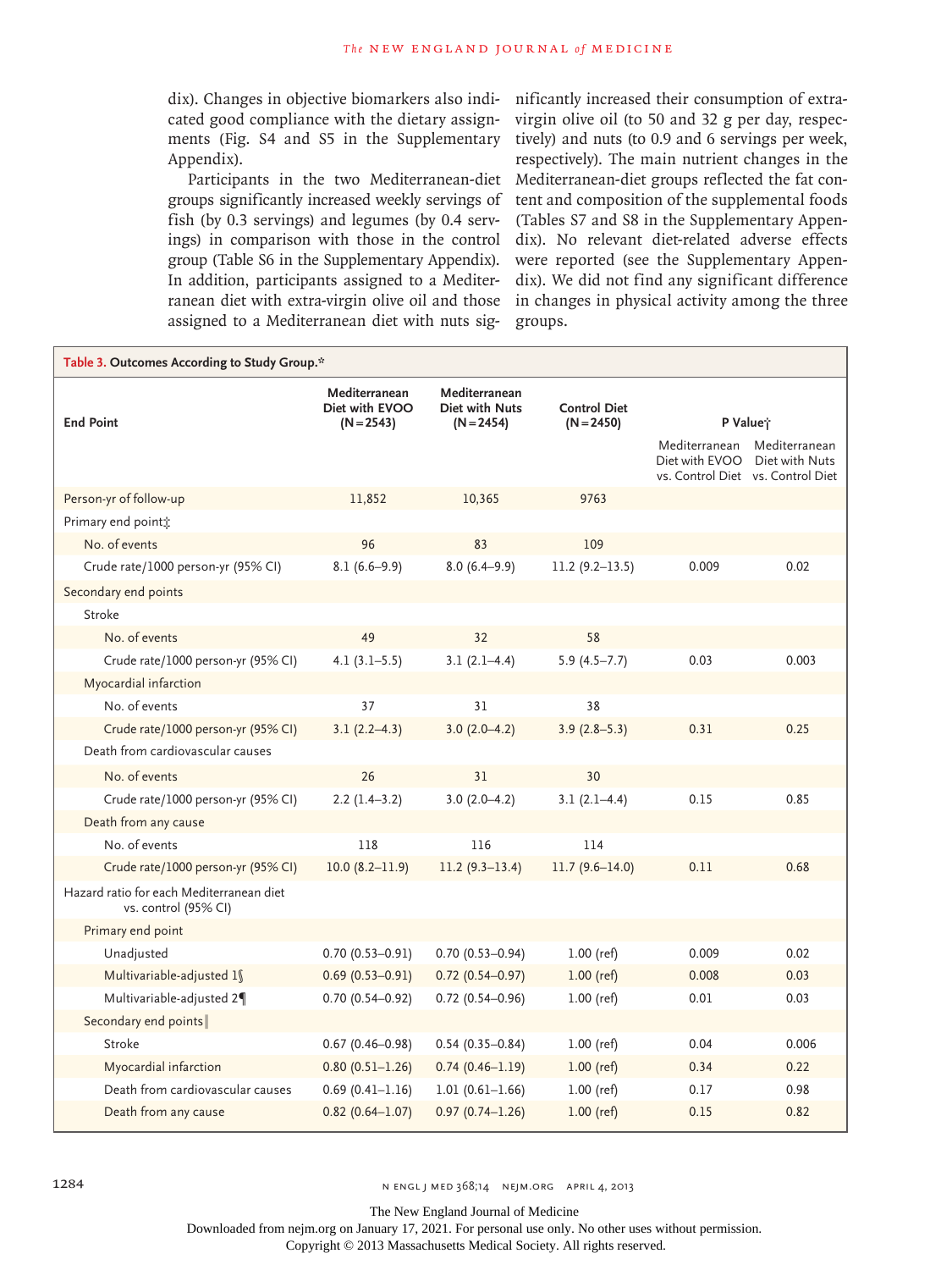| Table 3. (Continued.)                                                 |                                                 |                                                 |                                     |                                                |                                                    |
|-----------------------------------------------------------------------|-------------------------------------------------|-------------------------------------------------|-------------------------------------|------------------------------------------------|----------------------------------------------------|
| <b>End Point</b>                                                      | Mediterranean<br>Diet with EVOO<br>$(N = 2543)$ | Mediterranean<br>Diet with Nuts<br>$(N = 2454)$ | <b>Control Diet</b><br>$(N = 2450)$ | P Value <sup>*</sup>                           |                                                    |
|                                                                       |                                                 |                                                 |                                     | Mediterranean<br>Diet with EVOO Diet with Nuts | Mediterranean<br>vs. Control Diet vs. Control Diet |
| Hazard ratio for Mediterranean diets combined<br>vs. control (95% CI) |                                                 |                                                 |                                     |                                                |                                                    |
| Primary end point                                                     |                                                 |                                                 |                                     |                                                |                                                    |
| Unadjusted                                                            | $0.70(0.55 - 0.89)$                             |                                                 | $1$ (ref)                           |                                                | 0.003                                              |
| Multivariable-adjusted 1\                                             | $0.71(0.56 - 0.90)$                             |                                                 | $1$ (ref)                           |                                                | 0.004                                              |
| Multivariable-adjusted 2¶                                             | $0.71(0.56 - 0.90)$                             |                                                 | $1$ (ref)                           |                                                | 0.005                                              |
| Secondary end points                                                  |                                                 |                                                 |                                     |                                                |                                                    |
| Stroke                                                                | $0.61(0.44 - 0.86)$                             |                                                 | $1$ (ref)                           |                                                | 0.005                                              |
| Myocardial infarction                                                 | $0.77(0.52 - 1.15)$                             |                                                 | $1$ (ref)                           |                                                | 0.20                                               |
| Death from cardiovascular causes                                      | $0.83(0.54 - 1.29)$                             |                                                 | $1$ (ref)                           |                                                | 0.41                                               |
| Death from any cause                                                  | $0.89(0.71 - 1.12)$                             |                                                 | $1$ (ref)                           |                                                | 0.32                                               |

\* CI denotes confidence interval, and ref reference.

† All P values were calculated with the use of Cox proportional-hazards models with robust variance estimators and stratification according to recruiting center.

‡ The primary end point was a composite of myocardial infarction, stroke, and death from cardiovascular causes.

§ The primary end point was stratified according to recruiting center and adjusted for sex, age (continuous variable), family history of premature coronary heart disease (yes or no), and smoking status (never smoked, former smoker, or current smoker).

¶The primary end point was additionally adjusted for body-mass index (continuous variable), waist-to-height ratio (continuous variable), hypertension at baseline (yes or no), dyslipidemia at baseline (yes or no), and diabetes at baseline (yes or no).

 $\parallel$  The secondary end points were stratified according to recruiting center and adjusted for sex, age (continuous variable), family history of premature coronary heart disease (yes or no), smoking status (never smoked, former smoker, or current smoker), body-mass index (continuous variable), waist-to-height ratio (continuous variable), hypertension at baseline (yes or no), dyslipidemia at baseline (yes or no), and diabetes at baseline (yes or no).

#### **End Points**

The median follow-up period was 4.8 years. A total of 288 primary-outcome events occurred: 96 in the group assigned to a Mediterranean diet with extra-virgin olive oil (3.8%), 83 in the group assigned to a Mediterranean diet with nuts (3.4%), and 109 in the control group (4.4%). Taking into account the small differences in the accrual of person-years among the three groups, the respective rates of the primary end point were 8.1, 8.0, and 11.2 per 1000 person-years (Table 3). The unadjusted hazard ratios were 0.70 (95% confidence interval [CI], 0.53 to 0.91) for a Mediterranean diet with extra-virgin olive oil and 0.70 (95% CI, 0.53 to 0.94) for a Mediterranean diet with nuts (Fig. 1) as compared with the control diet  $(P=0.015, \text{ by the likelihood ratio test},$ for the overall effect of the intervention).

The results of multivariate analyses showed a similar protective effect of the two Mediterranean diets versus the control diet with respect to the primary end point (Table 3). Regarding components of the primary end point, only the comparisons of stroke risk reached statistical significance (Table 3, and Fig. S6 in the Supplementary Appendix). The Kaplan–Meier curves for the primary end point diverged soon after the trial started, but no effect on all-cause mortality was apparent (Fig. 1). The results of several sensitivity analyses were also consistent with the findings of the primary analysis (Table S9 in the Supplementary Appendix).

### **Subgroup Analyses**

Reductions in disease risk in the two Mediterranean-diet groups as compared with the control group were similar across the prespecified subgroups (Fig. 2, and Table S10 in the Supplementary Appendix). In addition, to account for the protocol change in October 2006 whereby the intensity of dietary intervention in the control group was increased, we compared hazard ratios

The New England Journal of Medicine

Downloaded from nejm.org on January 17, 2021. For personal use only. No other uses without permission.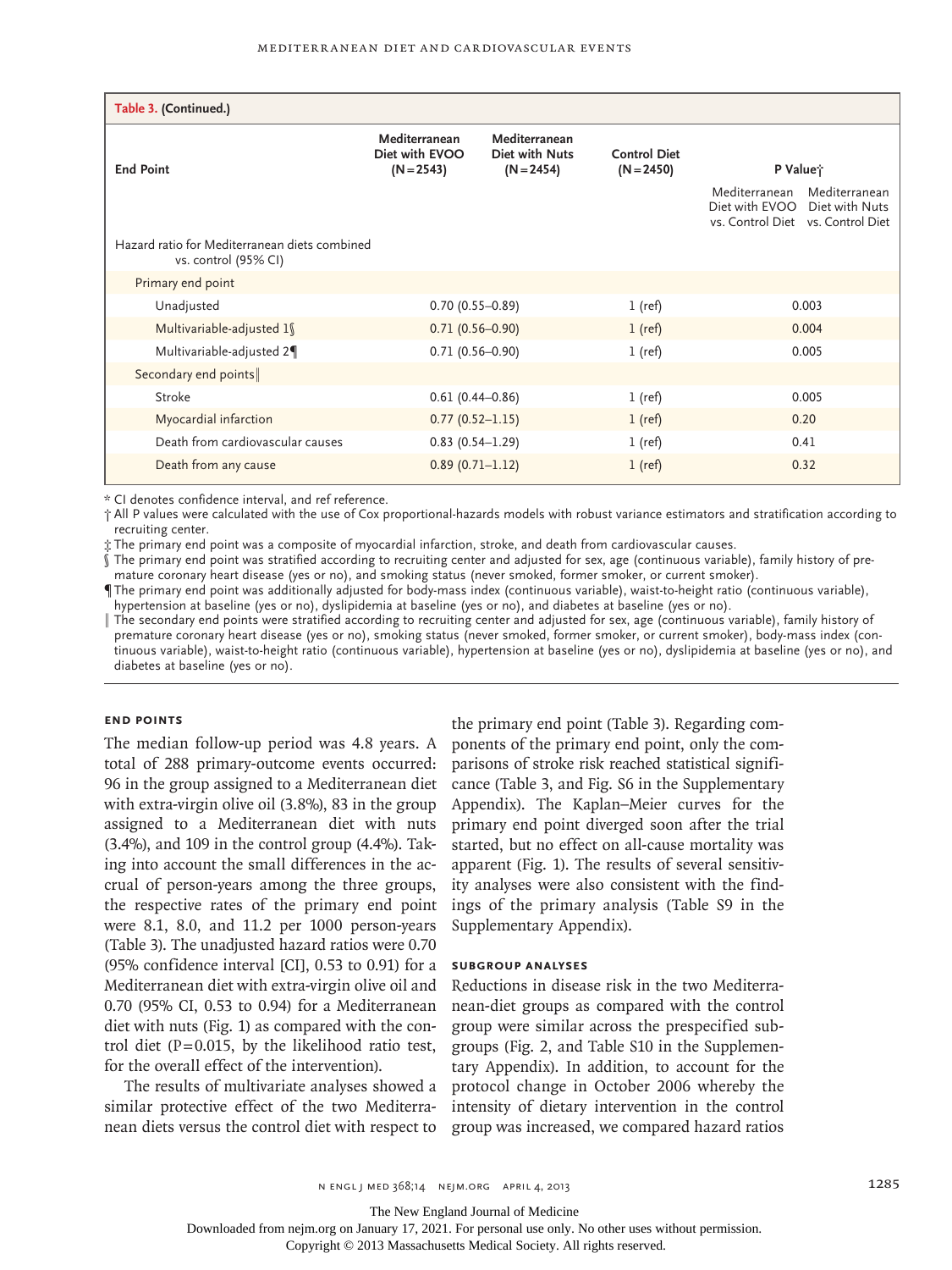

Panel A shows the incidence of the primary end point (a composite of acute myocardial infarction, stroke, and death from cardiovascular causes), and Panel B shows total mortality. Hazard ratios were stratified according to center (Cox model with robust variance estimators). CI denotes confidence interval, EVOO extra-virgin olive oil, and Med Mediterranean.

for the Mediterranean-diet groups (both groups merged vs. the control group) before and after this date. Adjusted hazard ratios were 0.77 (95% CI, 0.59 to 1.00) for participants recruited before October 2006 and 0.49 (95% CI, 0.26 to 0.92) for olive oil or nuts resulted in an absolute risk re-

# Discussion

those recruited thereafter (P=0.21 for interaction). duction of approximately 3 major cardiovascular In this trial, an energy-unrestricted Mediterranean diet supplemented with either extra-virgin

The New England Journal of Medicine

Downloaded from nejm.org on January 17, 2021. For personal use only. No other uses without permission.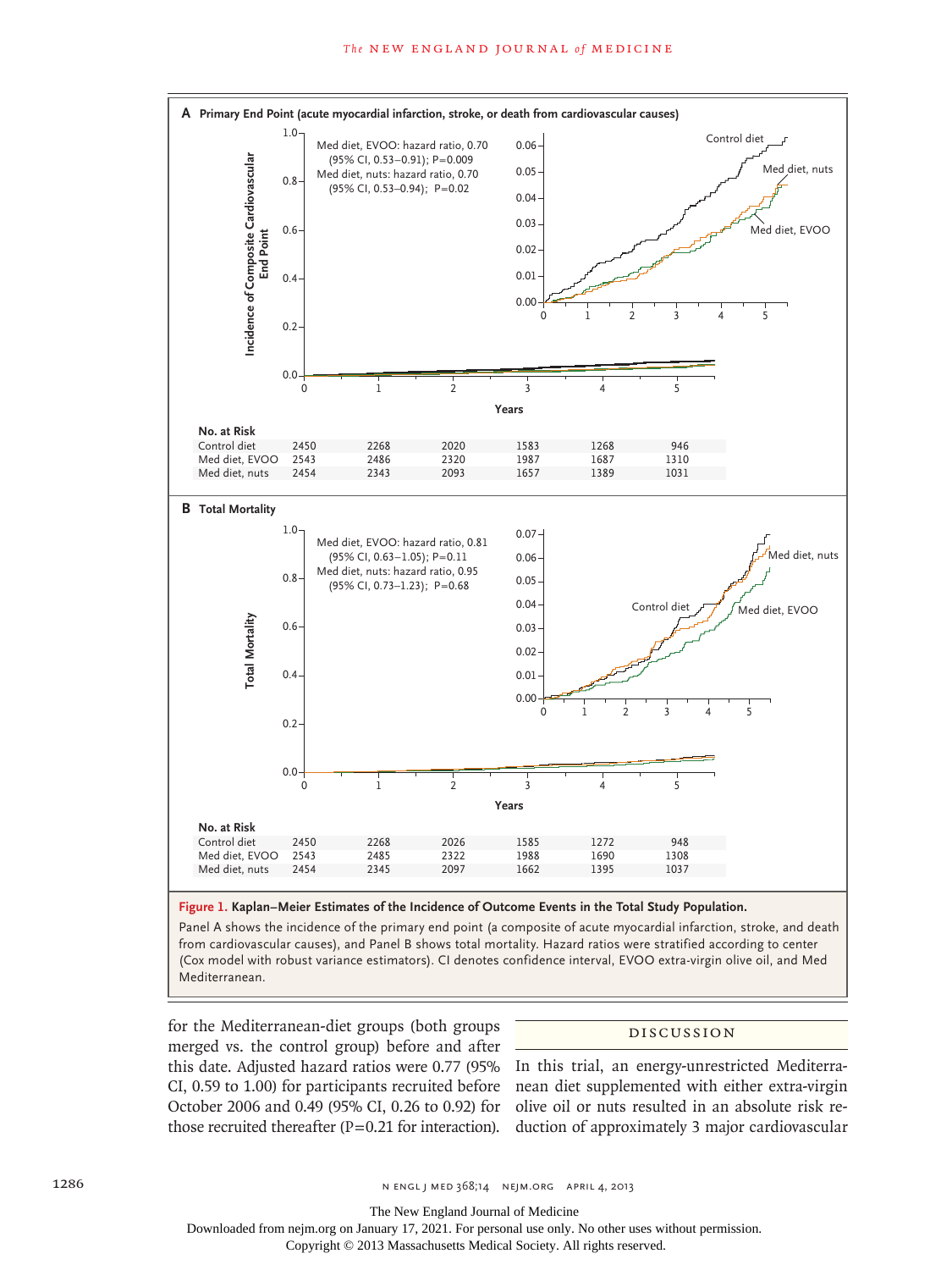| Subgroup                                                                                                  | Combined<br><b>Mediterranean Diets</b><br>no. of participants with primary end-point | Control<br><b>Diet</b> | Hazard Ratio (95% CI)                          | P Value for<br>Interaction |
|-----------------------------------------------------------------------------------------------------------|--------------------------------------------------------------------------------------|------------------------|------------------------------------------------|----------------------------|
|                                                                                                           | event/total no. of participants                                                      |                        |                                                |                            |
| Sex                                                                                                       |                                                                                      |                        |                                                | 0.62                       |
| Male                                                                                                      | 107/2178                                                                             | 64/987                 | $0.69(0.51 - 0.94)$                            |                            |
| Female                                                                                                    | 72/2819                                                                              | 45/1463                | $0.73$ $(0.50 - 1.07)$                         |                            |
| Age                                                                                                       |                                                                                      |                        |                                                | 0.84                       |
| $<$ 70 yr                                                                                                 | 86/3272                                                                              | 47/1504                | $0.73$ $(0.52 - 1.05)$                         |                            |
| $\geq 70$ yr                                                                                              | 93/1725                                                                              | 62/946                 | $0.71(0.51 - 0.98)$                            |                            |
| <b>Diabetes</b>                                                                                           |                                                                                      |                        |                                                | 0.63                       |
| No                                                                                                        | 58/2572                                                                              | 40/1261                | $0.67(0.45 - 1.01)$                            |                            |
| Yes                                                                                                       | 121/2425                                                                             | 69/1189                | $0.71(0.53 - 0.96)$                            |                            |
| Hypertension                                                                                              |                                                                                      |                        |                                                | 0.06                       |
| No                                                                                                        | 40/885                                                                               | 11/400                 | $1.25(0.64 - 2.45)$                            |                            |
| Yes                                                                                                       | 139/4112                                                                             | 98/2050                | $0.65(0.50 - 0.84)$                            |                            |
| Dyslipidemia                                                                                              |                                                                                      |                        |                                                | 0.06                       |
| No                                                                                                        | 77/1377                                                                              | 36/687                 | $0.95(0.64 - 1.42)$                            |                            |
| Yes                                                                                                       | 102/3620                                                                             | 73/1763                | $0.60(0.44 - 0.80)$                            |                            |
| Smoking                                                                                                   |                                                                                      |                        |                                                | 0.75                       |
| Never                                                                                                     | 80/3037                                                                              | 54/1527                | $0.67(0.47 - 0.94)$                            |                            |
| Ever                                                                                                      | 99/1960                                                                              | 55/923                 | $0.75(0.54 - 1.03)$                            |                            |
| Family history of premature CHD                                                                           |                                                                                      |                        |                                                | 0.97                       |
| No                                                                                                        | 144/3889                                                                             | 87/1890                | $0.72$ (0.55-0.94)                             |                            |
| Yes                                                                                                       | 35/1108                                                                              | 22/560                 | $0.75(0.43 - 1.29)$                            |                            |
| BMI                                                                                                       |                                                                                      |                        |                                                | 0.05                       |
| $<$ 25                                                                                                    | 18/399                                                                               | 7/164                  | $0.69(0.29 - 1.67)$                            |                            |
| $25 - 30$                                                                                                 | 88/2316                                                                              | 37/1085                | $1.04(0.71 - 1.54)$                            |                            |
| >30                                                                                                       | 73/2282                                                                              | 65/1201                | $0.51(0.37 - 0.71)$                            |                            |
| Waist                                                                                                     |                                                                                      |                        |                                                | 0.72                       |
| <median< td=""><td>87/2561</td><td>48/1177</td><td><math>0.76(0.53 - 1.08)</math></td><td></td></median<> | 87/2561                                                                              | 48/1177                | $0.76(0.53 - 1.08)$                            |                            |
| $\geq$ Median                                                                                             | 92/2436                                                                              | 61/1273                | $0.67(0.48 - 0.93)$                            |                            |
| Waist-to-height ratio                                                                                     |                                                                                      |                        |                                                | 0.82                       |
| <median< td=""><td>81/2549</td><td>47/1182</td><td><math>0.74(0.52 - 1.06)</math></td><td></td></median<> | 81/2549                                                                              | 47/1182                | $0.74(0.52 - 1.06)$                            |                            |
| $\geq$ Median                                                                                             | 98/2448                                                                              | 62/1268                | $0.68$ (0.50-0.94)                             |                            |
| Baseline score for adherence to Mediterranean diet                                                        |                                                                                      |                        |                                                | 0.44                       |
| $<$ 9 (low)                                                                                               | 93/2178                                                                              | 61/1256                | $0.81(0.58 - 1.12)$                            |                            |
| $\geq$ 9 (high)                                                                                           | 86/2819                                                                              | 48/1194                | $0.64$ (0.45-0.92)                             |                            |
| End-point components                                                                                      |                                                                                      |                        |                                                |                            |
| Stroke                                                                                                    | 81/4997                                                                              | 58/2450                | $0.61(0.44 - 0.86)$                            |                            |
| Myocardial infarction                                                                                     | 68/4997                                                                              | 38/2450                | $0.77(0.52 - 1.15)$                            |                            |
| Death from cardiovascular causes                                                                          | 57/4997                                                                              | 30/2450                | $0.83(0.54 - 1.29)$                            |                            |
|                                                                                                           |                                                                                      |                        | 0.5<br>1.0<br>2.0                              |                            |
|                                                                                                           |                                                                                      |                        | Mediterranean Diets Better Control Diet Better |                            |

#### **Figure 2. Results of Subgroup Analyses.**

Shown are adjusted hazard ratios for the primary end point within specific subgroups. Squares denote hazard ratios; horizontal lines represent 95% confidence intervals. Hazard ratios indicate the relative risk in both intervention groups merged together (vs. the control group) within each stratum. Hazard ratios were stratified according to recruiting center and were adjusted for sex, age (continuous variable), family history of premature coronary heart disease (CHD) (yes or no), smoking (never smoked, former smoker, or current smoker), body-mass index (BMI) (continuous variable), waist-to-height ratio (continuous variable), hypertension at baseline (yes or no), dyslipidemia at baseline (yes or no), and diabetes at baseline (yes or no). Scores for adherence to the Mediterranean diet range from 0 to 14, with higher scores indicating greater adherence.

events per 1000 person-years, for a relative risk reduction. They are particularly relevant given the reduction of approximately 30%, among high-challenges of achieving and maintaining weight risk persons who were initially free of cardiovas-loss. The secondary prevention Lyon Diet Heart cular disease. These results support the benefits Study also showed a large reduction in rates of of the Mediterranean diet for cardiovascular risk coronary heart disease events with a modified

The New England Journal of Medicine

Downloaded from nejm.org on January 17, 2021. For personal use only. No other uses without permission.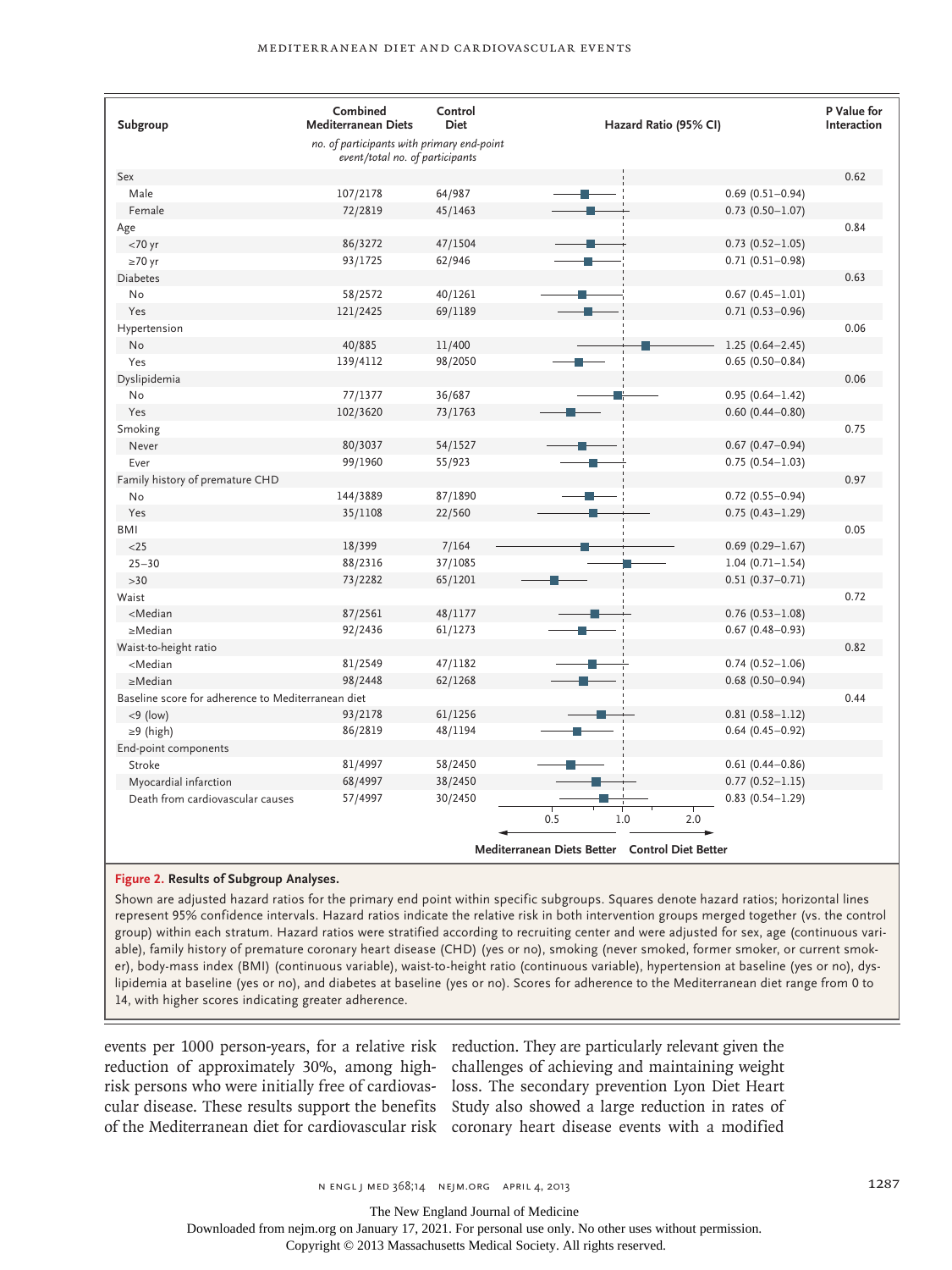Mediterranean diet enriched with alpha-linolenic acid (a key constituent of walnuts). That result, however, was based on only a few major events.<sup>4,19,20</sup>

There were small between-group differences in some baseline characteristics in our trial, which were not clinically meaningful but were statistically significant, and we therefore adjusted for these variables. In fully adjusted analyses, we found significant results for the combined cardiovascular end point and for stroke, but not for myocardial infarction alone. This could be due to stronger effects on specific risk factors for stroke but also to a lower statistical power to identify effects on myocardial infarction. Our findings are consistent with those of prior observational studies of the cardiovascular protective effects of the Mediterranean diet,<sup>2,5</sup> olive oil,<sup>21-23</sup> and nuts24,25; smaller trials assessing effects on traditional cardiovascular risk factors<sup>6-9</sup> and novel risk factors, such as markers of oxidation, inflammation, and endothelial dysfunction<sup>6,8,26-28</sup>; and studies of conditions associated with high cardiovascular risk — namely, the metabolic syndrome<sup>6,16,29</sup> and diabetes.<sup>30-32</sup> Thus, a causal role of the Mediterranean diet in cardiovascular prevention has high biologic plausibility. The results of our trial might explain, in part, the lower cardiovascular mortality in Mediterranean countries than in northern European countries or the United States.<sup>33</sup>

The risk of stroke was reduced significantly in the two Mediterranean-diet groups. This is consistent with epidemiologic studies that showed an inverse association between the Mediterranean diet<sup>2,34</sup> or olive-oil consumption<sup>22</sup> and incident stroke.

Our results compare favorably with those of the Women's Health Initiative Dietary Modification Trial, wherein a low-fat dietary approach resulted in no cardiovascular benefit.<sup>35</sup> Salient components of the Mediterranean diet reportedly associated with better survival include moderate consumption of ethanol (mostly from wine), low consumption of meat and meat products, and high consumption of vegetables, fruits, nuts, legumes, fish, and olive oil.36,37 Perhaps there is a synergy among the nutrient-rich foods included in the Mediterranean diet that fosters favorable changes in intermediate pathways of cardiometabolic risk, such as blood lipids, insulin sensitivity, resistance to oxidation, inflammation, and vasoreactivity.<sup>38</sup>

Our study has several limitations. First, the protocol for the control group was changed halfway through the trial. The lower intensity of dietary intervention for the control group during the first few years might have caused a bias toward a benefit in the two Mediterranean-diet groups, since the participants in these two groups received a more intensive intervention during that time. However, we found no significant interaction between the period of trial enrollment (before vs. after the protocol change) and the benefit in the Mediterranean-diet groups. Second, we had losses to follow-up, predominantly in the control group, but the participants who dropped out had a worse cardiovascular risk profile at baseline than those who remained in the study, suggesting a bias toward a benefit in the control group. Third, the generalizability of our findings is limited because all the study participants lived in a Mediterranean country and were at high cardiovascular risk; whether the results can be generalized to persons at lower risk or to other settings requires further research.

As with many clinical trials, the observed rates of cardiovascular events were lower than anticipated, with reduced statistical power to separately assess components of the primary end point. However, favorable trends were seen for both stroke and myocardial infarction. We acknowledge that, even though participants in the control group received advice to reduce fat intake, changes in total fat were small and the largest differences at the end of the trial were in the distribution of fat subtypes. The interventions were intended to improve the overall dietary pattern, but the major between-group differences involved the supplemental items. Thus, extravirgin olive oil and nuts were probably responsible for most of the observed benefits of the Mediterranean diets. Differences were also observed for fish and legumes but not for other food groups. The small between-group differences in the diets during the trial are probably due to the facts that for most trial participants the baseline diet was similar to the trial Mediterranean diet and that the control group was given recommendations for a healthy diet, suggesting a potentially greater benefit of the Mediterranean diet as compared with Western diets.

In conclusion, in this primary prevention trial, we observed that an energy-unrestricted Mediterranean diet, supplemented with extra-virgin

The New England Journal of Medicine

Downloaded from nejm.org on January 17, 2021. For personal use only. No other uses without permission.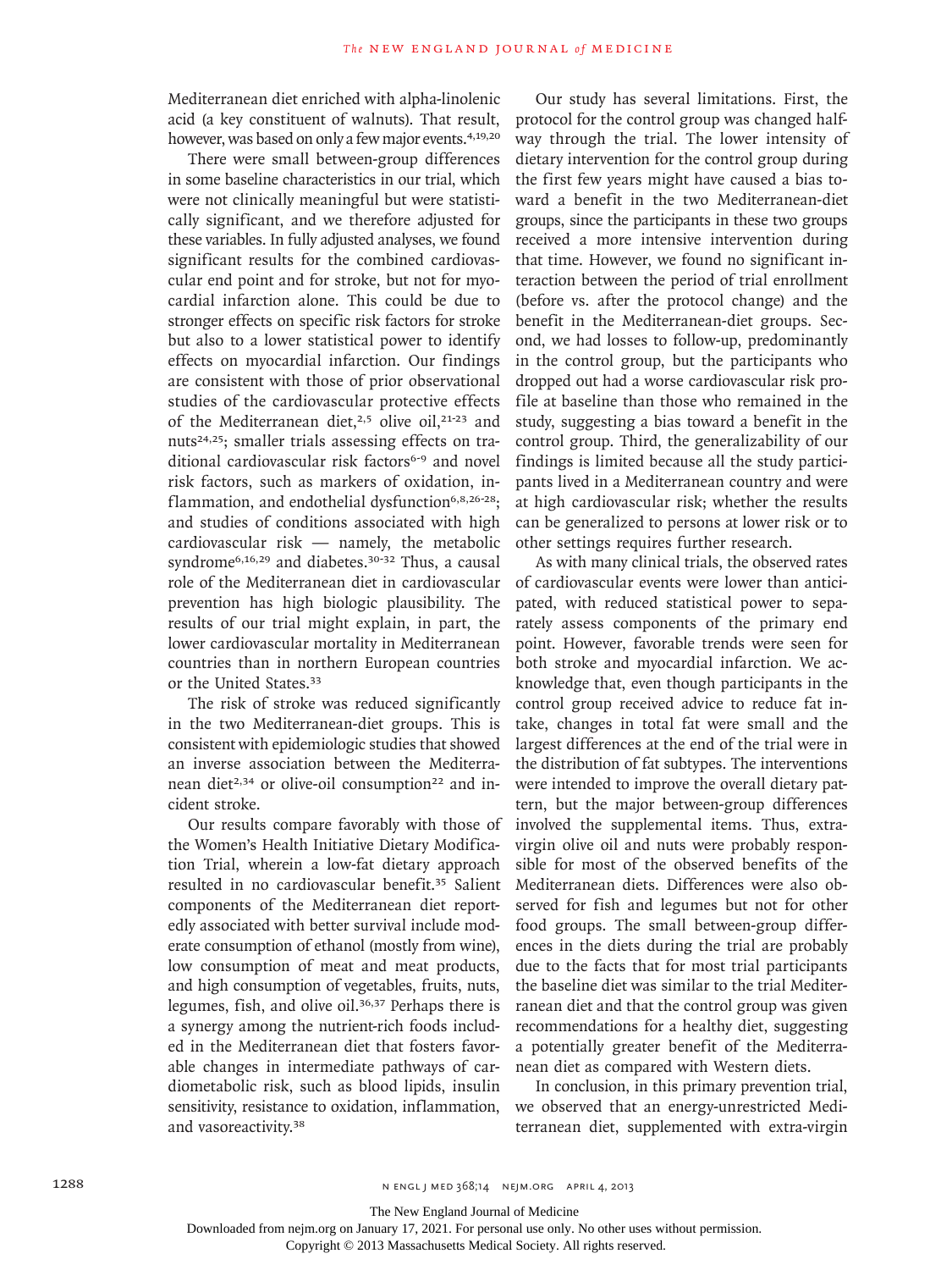olive oil or nuts, resulted in a substantial reduction in the risk of major cardiovascular events among high-risk persons. The results support the benefits of the Mediterranean diet for the primary prevention of cardiovascular disease.

Supported by the official funding agency for biomedical research of the Spanish government, Instituto de Salud Carlos III (ISCIII), through grants provided to research networks specifically developed for the trial (RTIC G03/140, to Dr. Estruch; RTIC RD 06/0045, to Dr. Martínez-González and through Centro de Investigación Biomédica en Red de Fisiopatología de la Obesidad y Nutrición [CIBERobn]), and by grants from Centro Nacional de Investigaciones Cardiovasculares (CNIC 06/2007), Fondo de Investigación Sanitaria–Fondo Europeo de Desarrollo Regional (PI04-2239, PI 05/2584, CP06/00100, PI07/0240, PI07/1138, PI07/0954, PI 07/0473, PI10/01407, PI10/02658, PI11/01647, and P11/02505), Ministerio de Ciencia e Innovación (AGL-2009- 13906-C02 and AGL2010-22319-C03), Fundación Mapfre 2010, Consejería de Salud de la Junta de Andalucía (PI0105/2007), Public Health Division of the Department of Health of the Autonomous Government of Catalonia, Generalitat Valenciana (ACOMP06109, GVACOMP2010-181, GVACOMP2011-151, CS2010- AP-111, and CS2011-AP-042), and Regional Government of Navarra (P27/2011).

Dr. Estruch reports serving on the board of and receiving lecture fees from the Research Foundation on Wine and Nutrition (FIVIN); serving on the boards of the Beer and Health Foundation and the European Foundation for Alcohol Research (ERAB); receiving lecture fees from Cerveceros de España and Sanofi-Aventis; and receiving grant support through his institution from Novartis. Dr. Ros reports serving on the board of and receiving travel support, as well as grant support through his institution, from the California Walnut Commission; serving on the board of the Flora Foundation (Unilever); serving on the board of and receiving lecture fees from Roche; serving on the board of and receiving grant support through his institution from Amgen; receiving consulting fees from Damm and Abbott Laboratories; receiving consulting fees and lecture fees, as well as grant support through his institution, from Merck; receiving lecture fees from Danone, Pace, AstraZeneca, and Rottapharm; receiving lecture fees and payment for the development of educational presentations, as well as grant support through his institution, from Ferrer; receiving payment for the development of educational presentations from Recordati; and receiving grant support through his institution from Sanofi-Aventis, Takeda, Daiichi Sankyo, Nutrexpa, Feiraco, Unilever, and Karo Bio. Dr. Salas-Salvadó reports serving on the board of and receiving grant support through his institution from the International Nut and Dried Fruit Council; receiving consulting fees from Danone; and receiving grant support through his institution from Eroski and Nestlé. Dr. Arós reports receiving payment for the development of educational presentations from Menarini and AstraZeneca. Dr. Lamuela-Raventos reports serving on the board of and receiving lecture fees from FIVIN; receiving lecture fees from Cerveceros de España; and receiving lecture fees and travel support from PepsiCo. Dr. Serra-Majem reports serving on the boards of the Mediterranean Diet Foundation and the Beer and Health Foundation. Dr. Pintó reports serving on the board of and receiving grant support through his institution from the Residual Risk Reduction Initiative (R3i) Foundation; serving on the board of Omegafort; serving on the board of and receiving payment for the development of educational presentations, as well as grant support through his institution, from Ferrer; receiving consulting fees from Abbott Laboratories; receiving lecture fees, as well as grant support through his institution, from Merck and Roche; receiving lecture fees from Danone and Esteve; receiving payment for the development of educational presentations from Menarini; and receiving grant support through his institution from Sanofi-Aventis, Kowa, Unilever, Boehringer Ingelheim, and Karo Bio. No other potential conflict of interest relevant to this article was reported.

Disclosure forms provided by the authors are available with the full text of this article at NEJM.org.

We thank the participants in the trial for their enthusiastic and sustained collaboration and Joan Vila from Institut Municipal d'Investigació Mèdica, Barcelona, for expert assessment in the statistical analyses.

#### **appendix**

The author's affiliations are as follows: Centro de Investigación Biomédica en Red de Fisiopatología de la Obesidad y Nutrición (R.E., E.R., J.S.-S., M.-I.C., D.C., M.F., J.L., R.M.L.-R., J.B., J.V.S., J.A.M.) and the PREDIMED (Prevención con Dieta Mediterránea) Network (RD 06/0045) (R.E., J.S.-S., F.A., E.G.-G., V.R.-G., R.M.L.-R., L.S.-M., X.P., J.B., J.V.S., J.A.M., M.A.M.-G.), Instituto de Salud Carlos III, Madrid; the Department of Internal Medicine (R.E.) and Lipid Clinic, Department of Endocrinology and Nutrition (E.R.), Institut d'Investigacions Biomèdiques August Pi I Sunyer, Hospital Clinic, University of Barcelona, Barcelona; Human Nutrition Department, Hospital Universitari Sant Joan, Institut d'Investigació Sanitaria Pere Virgili, Universitat Rovira i Virgili, Reus (J.S.-S.); Cardiovascular and Nutrition Research Group, Institut de Recerca Hospital del Mar, Barcelona (M.-I.C.); the Department of Preventive Medicine, University of Valencia, Valencia (D.C.); the Department of Cardiology, University Hospital of Alava, Vitoria (F.A.); the Department of Preventive Medicine, University of Malaga, Malaga (E.G.-G.); Instituto de la Grasa, Consejo Superior de Investigaciones Cientificas, Seville (V.R.-G.); Institute of Health Sciences (IUNICS), University of Balearic Islands, and Hospital Son Espases, Palma de Mallorca (M.F.); the Department of Family Medicine, Primary Care Division of Seville, San Pablo Health Center, Seville (J.L.); the Department of Nutrition and Food Science, School of Pharmacy, Xarxa de Referència en Tecnologia dels Aliments, Instituto de Investigación en Nutrición y Seguridad Alimentaria, University of Barcelona, Barcelona (R.M.L.-R.); the Department of Clinical Sciences, University of Las Palmas de Gran Canaria, Las Palmas (L.S.-M.); Lipids and Vascular Risk Unit, Internal Medicine, Hospital Universitario de Bellvitge, Hospitalet de Llobregat, Barcelona (X.P.); Primary Care Division, Catalan Institute of Health, Institut d'Investigació en Atenció Primària Jordi Gol, Tarragona-Reus (J.B.) and Barcelona (M.A.M.); Primary Care Division, Valencia Institute of Health, Valencia (J.V.S.); and the Departments of Nutrition and Food Sciences, Physiology and Toxicology (J.A.M.) and Preventive Medicine and Public Health (M.A.M.-G.), University of Navarra, Pamplona — all in Spain.

#### **References**

**1.** Willett WC, Sacks F, Trichopoulou A, et al. Mediterranean diet pyramid: a cultural model for healthy eating. Am J Clin Nutr 1995;61:Suppl:1402S-1406S. **2.** Sofi F, Abbate R, Gensini GF, Casini

A. Accruing evidence on benefits of ad-**3.** Serra-Majem L, Roman B, Estruch R. herence to the Mediterranean diet on health: an updated systematic review and meta-analysis. Am J Clin Nutr 2010;92: 1189-96.

Scientific evidence of interventions using the Mediterranean diet: a systematic review. Nutr Rev 2006;64:S27-S47.

**4.** de Lorgeril M, Salen P, Martin JL,

The New England Journal of Medicine

Downloaded from nejm.org on January 17, 2021. For personal use only. No other uses without permission.